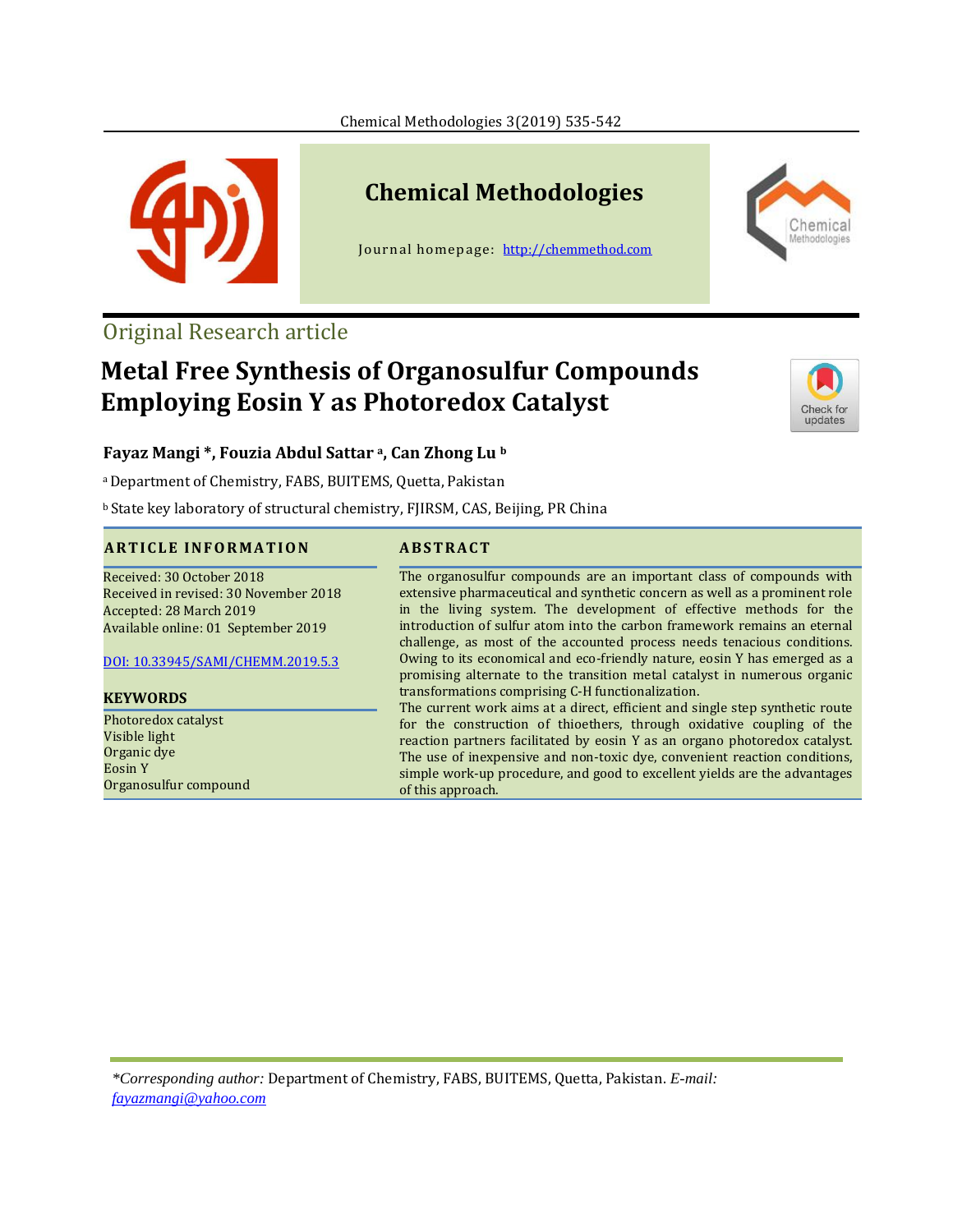#### **Graphical Abstract**



#### **Introduction**

Recently, organic thioethers have developed an increasing interest as synthetic intermediates in organic and medicinal chemistry, with broad applications in pharmaceuticals, medicinal, and heterocyclic synthesis and been used as building blocks for the preparation of numerous biologically active compounds [1]. From synthetic perspective, the development of sustainable and efficient process for such compounds remains a crucial challenge and much attention has been focused in the recent years to realize this issue [2].

The classical methods existing for C-S bond formation in thioethers usually involve the condensation of activated halides with thiols [3]. These methods are usually inefficient, require strong basic condition and elevated reaction temperature with poor substrate scope; additionally the catalytic activity is also effected by the poisoning under these conditions [4]. To overrule such obstructions, there is an urgent need for the development of a convenient and efficient method for the construction of C-S bond. For such transformation the designed reactions can be made more eco-friendly if we can avoid the use of transition metals due to potential toxicity associated with them [5]. In this distinct aspect, numerous researchers have recently focused their attention to accomplish metal free coupling reactions [6-8]. The current endeavors for the sustainable development of metal free processes employing visible light has evoked considerable interest in organic synthesis [9-12], especially the pioneering work of König latest decade witnessed an unprecedented blossom in the realm of organo photocatalyzed transformations [13]. In various synthetic transformations involving the effective development of C–C and C–heteroatom bonds,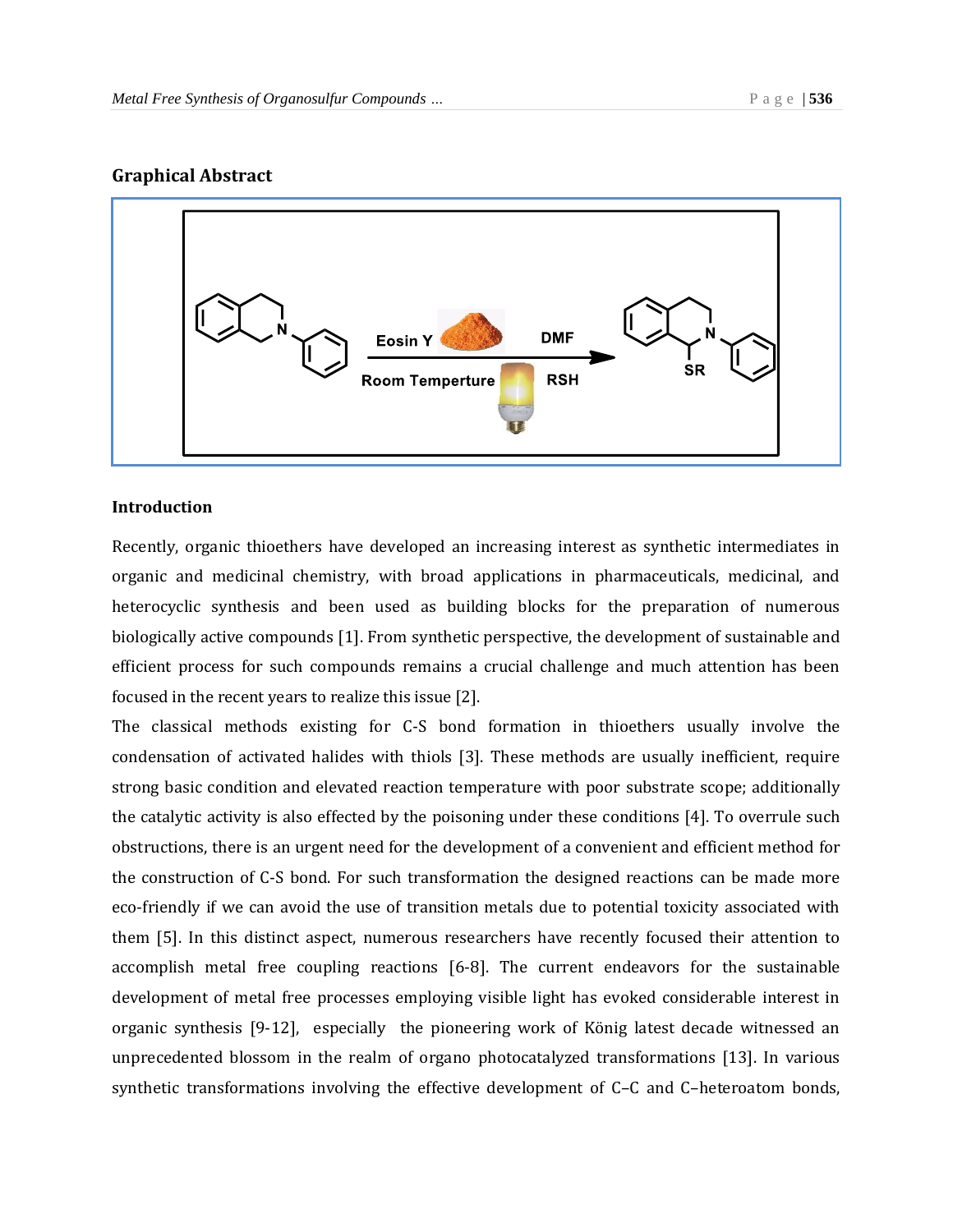organic dyes have found much potential and have inspired the several researchers for employing this powerful method in organic synthesis [14]. With the massive numbers of organo photoredox systems eosin Y, a tetra-bromo substituted dye of the xanthene class presents a promising metal free low cost alternative to organometallic complexes owing to its unusual spectroscopic and photochemical properties [15].

Among these advances Lin and coworkers revealed an example of eosin Y mediated elimination of hydrogen from the thiol group to generate the thiyl radical under the visible light [16]. Encouraged by aforementioned effort prompted us to explore an innovative and benign protocol for the facile synthesis of thioethers facilitated by non-toxic and inexpensive organic dye eosin Y at room temperature in open atmosphere.

#### **Experimental**

#### **Instrumentation**

The  $1H$  NMR experiments were recorded on Varian INOVA operating at 400 MHz in CDCl<sub>3</sub> solution. Spectra were correlated to residual solvent peaks. Coupling constants (J) are noted in Hz and chemical shifts are reported in ppm. Finnigan DECAX -3000 LCQ deca XP ion trap mass spectrometer was used for EI-MS. The melting points calculated were imprecise. *N*-phenyl and *N*paramethoxy phenyl tetrahydroisoquinoline were prepared by the reported method [1].

#### **Materials and methods**

All chemicals were received from Wako, Japan and Merck, Germany, and were used without further purification, unless otherwise specified. All the experiments were performed at room temperature. The Petroleum ether used was of the boing range  $60-80$  °C. The chromatographic adsorbent used was silica gel. The Organic extracts were dried over  $Na<sub>2</sub>SO<sub>4</sub>$  and filtered. Solvents were evaporated under reduced pressure.

#### **General procedure for photocatalyzed coupling reaction**

In a 10 mL round bottom flask *N*-phenyl tetrahydroisoquinolines **1** (0.25 mmol) and eosin Y (2 mol%) were dissolved in DMF. Thio nucleophile (1.5 equiv.) was slowly added and the obtained mixture was irradiated from the base of the flask employing 5 W bulb. After the completion of reaction (as examined by TLC) the reaction mixture was shifted to a separating funnel, treated with diethyl ether and water. The aqueous extract was treated three times with diethyl ether. The anhydrous sodium sulfate was used for drying all organic extracts. The silica gel column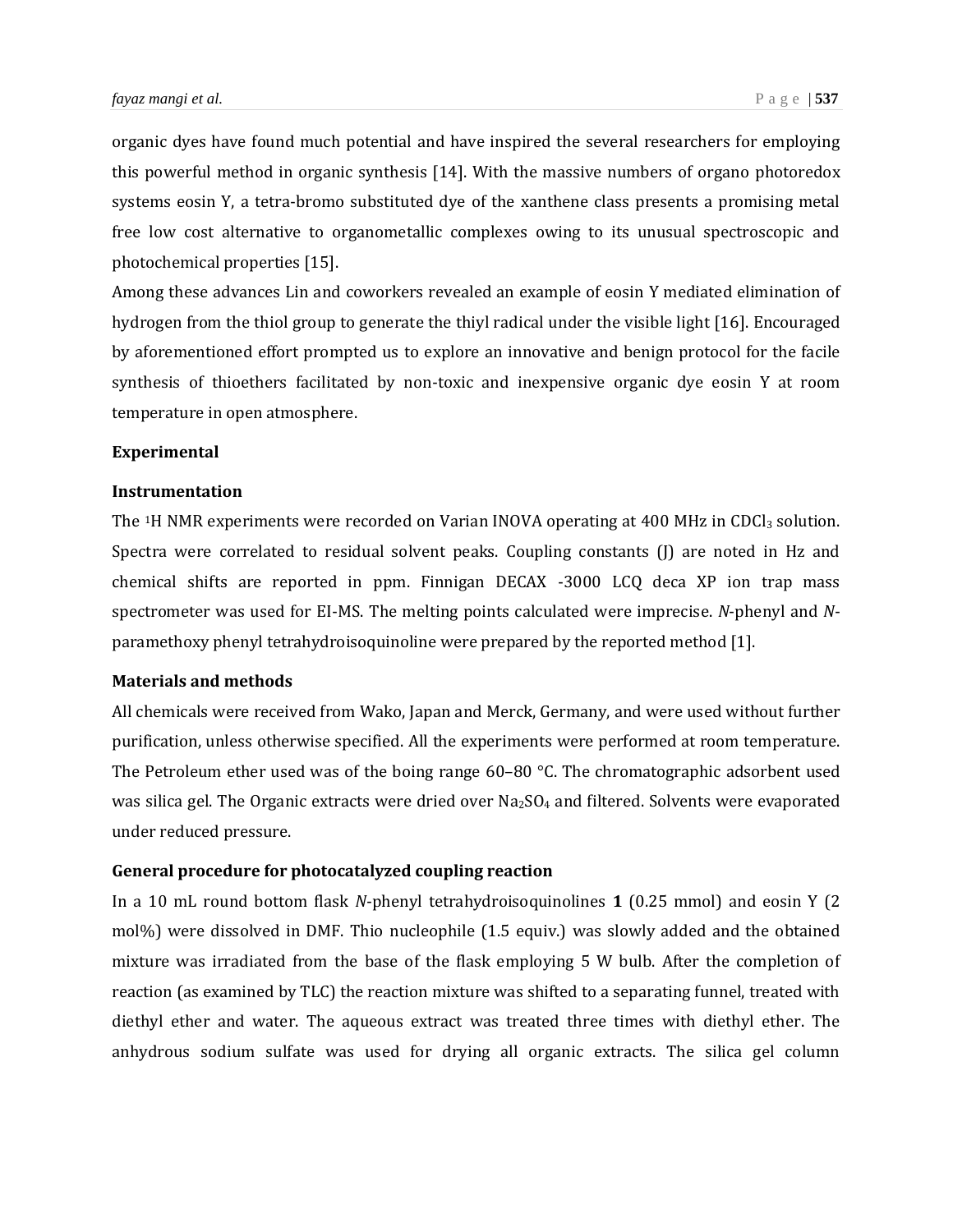chromatography was employed for the purification of the product eluted with petroleum ether/ethylacetate.

2-phenyl-1,2,3,4-tetrahydroisoquinoline-1-thiocarbonitrile **(3a)**: colorless crystalline solid; isolated yield (89%); Mp: 102-103 °C; IR (KBr,cm-1): 2954 (CH), 2161 (SCN), 1531(C=C), 1203 (CN); 1H NMR (400 MHz, CDCl3): *δ* 7.22-7.37 (m, 6H), 6.99-7.09 (m, 3H), 5.50 (s, 1H), 3.74-3.76 (m, 1H), 3.44- 3.51 (m, 1H), 3.15-3.12 (m, 1H), 2.99-2.94 (m, 1H); 13C NMR (100 MHz, CDCl3): *δ* 148.3, 134.6, 129.6, 129.5, 128.7, 127.0, 126.8, 121.8, 117.7, 117.6, 53.1, 44.2, 28.5; MS(m/z): 266(M+),100%), 208 ([M-SCN]+, 21%).

2-phenyl-1,2,3,4-tetrahydroisoquinoline-1-methylsulfide **(3b)**: colorless crystalline solid; isolated yield (89%); Mp: 99-101 °C; IR (KBr,cm-1): 2963 (CH), 1539 (C=C), 1199 (CN), 1025 (S-C); 1H NMR (400 MHz, CDCl3): *δ* 7.21-7.33 (m, 6H), 6.98-7.07 (m, 3H), 5.76 (s, 1H), 2.19 (s, 1H), 3.49-3.58 (m, 1H), 3.13 -3.22 (m, 1H), 2.54-2.59 (m, 2H); 13C NMR (100 MHz, CDCl3): *δ* 144.5, 140.6, 137.6, 129.4, 128.8, 127.7, 126.8, 125.6, 118.0, 113.1, 64.1, 44.4, 29.7, 11.2; MS(m/z): 255 (M+),100%), 241 ([M- $CH<sub>3</sub>]$ <sup>+</sup>, 19%).

2-phenyl-1,2,3,4-tetrahydroisoquinoline-1-phenylsulfide **(3c)**: Light brown solid; isolated yield (92%); Mp: 93-96 °C; IR (KBr,cm-1): 2960 (CH), 1537 (C=C), 1201 (CN), 1029 (S-C); 1H NMR (400 MHz, CDCl3): *δ* 7.16-7.18 (m, 3H), 6.96-7.08 (m, 6H), 6.59-6.60 (m, 5H), 5.80 (s, 1H), 3.55-3.59 (m, 1H), 3.19-3.25 (m, 1H), 2.68-2.73 (m, 2H); 13C NMR (100 MHz, CDCl3): *δ* 144.5, 140.4, 139.6, 135.5, 129.4, 128.7, 127.8, 126.6, 125.8, 118.0, 113.1, 67.1, 51.4, 29.7; MS(m/z): 317 (M+), 100%), 209  $([M-PhS]^+, 13\%).$ 

2-phenyl-1,2,3,4-tetrahydroisoquinoline-1-thiobenzimidazole **(3d)**: Light yellowish brown solid; isolated yield (79%); Mp.: 107-109 °C; IR (KBr,cm-1): 3360 (NH), 1533 (C=C), 1204 (CN), 1031 (S-C); 1H NMR (400 MHz, CDCl3): *δ* 7.62-7.26 (m, 4H), 7.08-7.01 (m, 4H), 7.00-6.96 (m, 2H), 6.61-6.57 (m, 3H), 5.61 (s, 1H), 3.45-3. 36 (m, 1H), 3.28-3.23 (m, 1H), 2.59-2.54 (m, 1H); 13C NMR (100 MHz, CDCl3): *δ* 146.3, 144.6, 139.9, 139.4, 137.7, 137.5, 129.3, 129.3, 127.5, 126.8, 125.8, 122.8, 119.5, 113.6, 61.1, 47.4, 28.5; MS (m/z): 357 (M+), 100%), 356 ([M-H]+, 11%).

2-phenyl-1,2,3,4-tetrahydroisoquinoline-1-thioglycolate **(3e)**: colorless crystalline solid; isolated yield (89%); Mp: 98-103 °C; IR (KBr,cm-1): 2961 (CH), 1534 (C=C), 1203 (CN), 1031 (S-C); 1H NMR (400 MHz, CDCl3): *δ* 7.21-7.08 (m, 4H), 6. 69-6.60 (m, 3H), 7.09-7.08 (m, 2H), 5.61 (s, 1H), 3.22 (s, 3H), 3.42-3.37 (m, 1H), 3.27-3.21 (m, 1H), 2.63-2.59 (m, 1H); 13C NMR (100 MHz, CDCl3): *δ* 174.3,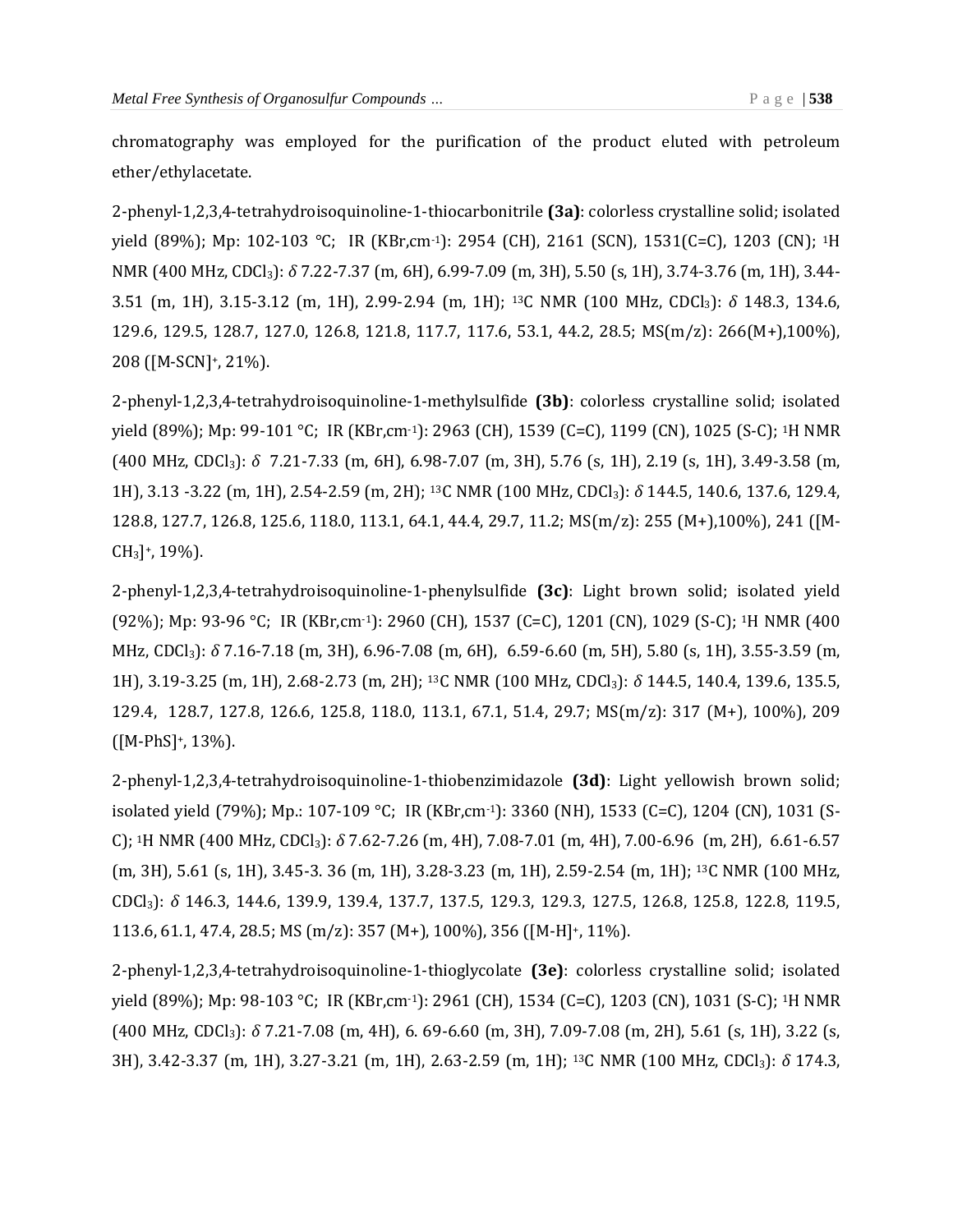144.6, 140.5, 136.6, 129.5, 128.7, 127.0, 126.9, 125.3, 118.7, 114.6, 60.1, 47.4, 33.6, 28.7, MS (m/z): 299 (M+), 100%), 298 ([M-H]+, 08 %).

#### **Result and discussion**

The initial investigation commenced with a model reaction was carried out on *N*-phenyl tetrahydroisoquinoline **1** a prominent structural motif in natural products and a substrate that is known to undergo oxidative C-H functionalization by Ru (III) [17], Cu (I) [18] and eosin Y [19]. By choosing the condition that is closely related to those reported by König [4] with ammonium thiocyanate we used 2 mol% eosin Y as a photoredox catalyst at room temperature in air atmosphere.

The reaction was performed in CH3CN under irradiation with a 40 W fluorescence bulb. The desired product **3a** was delivered in 71% isolated yield after 18 h (Table 1, entry 1). Concomitantly, a minor back ground reaction furnishing the amide **4** was also observed that is in usual practice when the aerobic conditions are applied [5, 6].

Following the limited formation of unwanted oxidized product, optimization studies were conducted by screening solvents, catalyst loading, and light source employing **1** as the model substrate. Regarding the efficiency of all the applied solvents (Table .1 entries 1-11), the desired product was obtained in every case; however, apolar THF and polar protic (MeOH) suffered from poor yield and extended reaction time. Of all solvents, the tested DMF proved to be the best choice as in earlier studies [**7**]. Subsequently, the catalytic ratio was examined by increasing the catalytic loading to 5 mol % but this activity did not result any apparent yield enhancement. (Table 1 entry 9). During the optimization studies it was revealed that the effectiveness of irradiation power or light source has major impact on the course of reaction, and the reactions can be tuned by varying the light source [8].

In case of the xanthene based dyes utilization of low power light source provided the desire transformation more efficiently as they operate within the spectral region of their absorption [9], alternately, the reaction proved to be susceptible regarding the catalyst or light source and elimination of either did not allow the desire transformation. (Table 1 entries 10, 11).

Based on these optimization results 2 mol % eosin Y in DMF under 5W fluorescent bulb at room temperature in open atmosphere were the best reaction condition in term of reaction time and yield. (Table 1 entry 6), and the side reaction was successfully suppressed and negligible amount of **4** was observed under the existing conditions.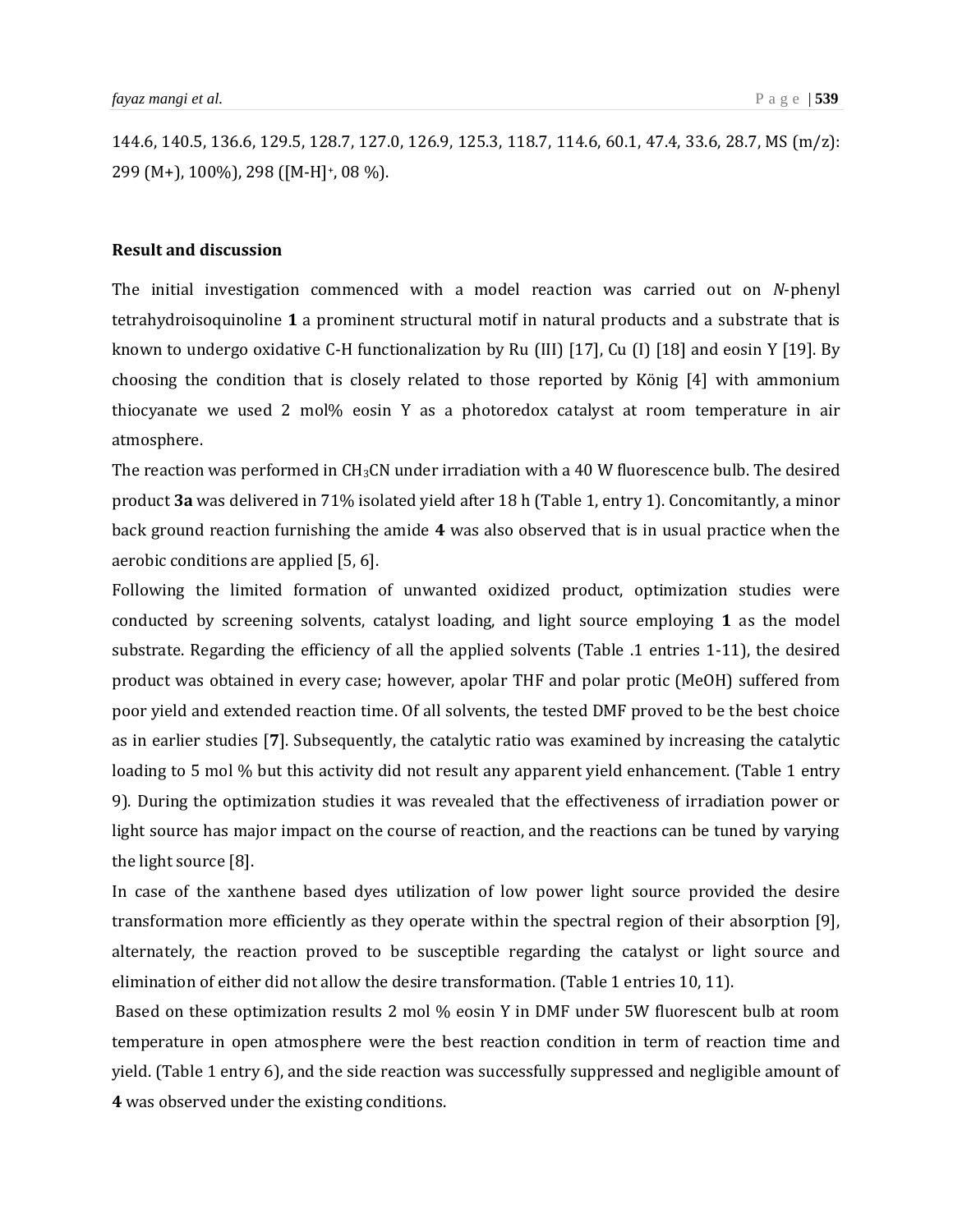Under the optimal condition, various thionucleophiles were investigated in order to determine the generality and scope of the oxidative coupling reaction. In all cases the reactions proceed smoothly and provided to the desired product in good to excellent yield (Table 2 entries 1-4).

In General, the nature of the nucleophile does not count much and the desired product was obtained in all cases, however thiophenoxide appear to react faster than its metho counterpart due to the existence of conjugated skeleton which facilitate the nucleophilicity and apparently non SN2 fashion of the reaction [10] (Table 2 entries 1, 2). Presumably higher equivalent ratios for 2 mercapto benzimidazole were employed to deliver the substantial outcome owing to minimal nucleophilicity of the resulting anion [11]; and even the product **3d** also resulted in quantative ratio but did not produce the desired yield (Table 2 entry 3), however thioglycolic acid (mercapto acetic acid) reacted readily at optimized conditions and deliver the product **3e** in 89% isolated yield (Table 2 entry 4). The acidity constant for ambident anion of thioglycolate is comparable to either side [12] and sincethe sulfur is better nucleophile then oxygen therefore the product was delivered readily with optimal yield (Table 2 entry 4).

#### **Table 1.** Photocatalytic oxidative coupling and control reactions of 1

|  | X mol% Eosin Y (2)<br>Nucleophile  |               |  |
|--|------------------------------------|---------------|--|
|  | Light Source, Solvent,<br>r.t. air | X=Nucleophile |  |

| Entry | <b>Solvent</b>   | <b>Light Source</b>     | Time/h | EosinY (mol %) | Yield <sup>b</sup> $(\%)$ |
|-------|------------------|-------------------------|--------|----------------|---------------------------|
|       | <b>DMF</b>       | Fluorescence bulb (40W) | 12     |                | 77                        |
| 2     | MeCN             | Fluorescence bulb (40W) | 12     |                | 71                        |
| 3     | DMS <sub>0</sub> | Fluorescence bulb (40W) | 12     |                | 64                        |
| 4     | <b>THF</b>       | Fluorescence bulb (40W) | 18     | 2              | 39                        |
| 5     | <b>DCM</b>       | Fluorescence bulb (40W) | 12     | 2              | 51                        |
| 6     | MeOH             | Fluorescence bulb (40W) | 16     | 2              | 43                        |
| 7     | <b>DMF</b>       | Fluorescence bulb (07W) | 10     | 2              | 81                        |
| 8     | <b>DMF</b>       | Fluorescence bulb (05W) | 10     | 2              | 87                        |
| 9     | <b>DMF</b>       | Fluorescence bulb (05W) | 10     | 5              | 89                        |
| 10    | <b>DMF</b>       |                         | 22     | 2              |                           |
| 11    | <b>DMF</b>       | Fluorescence bulb (05W) | 22     |                |                           |

aReaction Conditions: The reaction was run with 1 (1.0 mmol), ammonium thiocyanate (4 equiv), EosinY (0.02-0.03 equiv) solvent (0.1M) Fluorescence bulb 40, 07 or 05 W irradiation under an air atmosphere at r.t. <sup>b</sup>Isolated yield after purification on silica gel.

**Table 2.**Nucleophilic scope of photocatalytic oxidative couplinga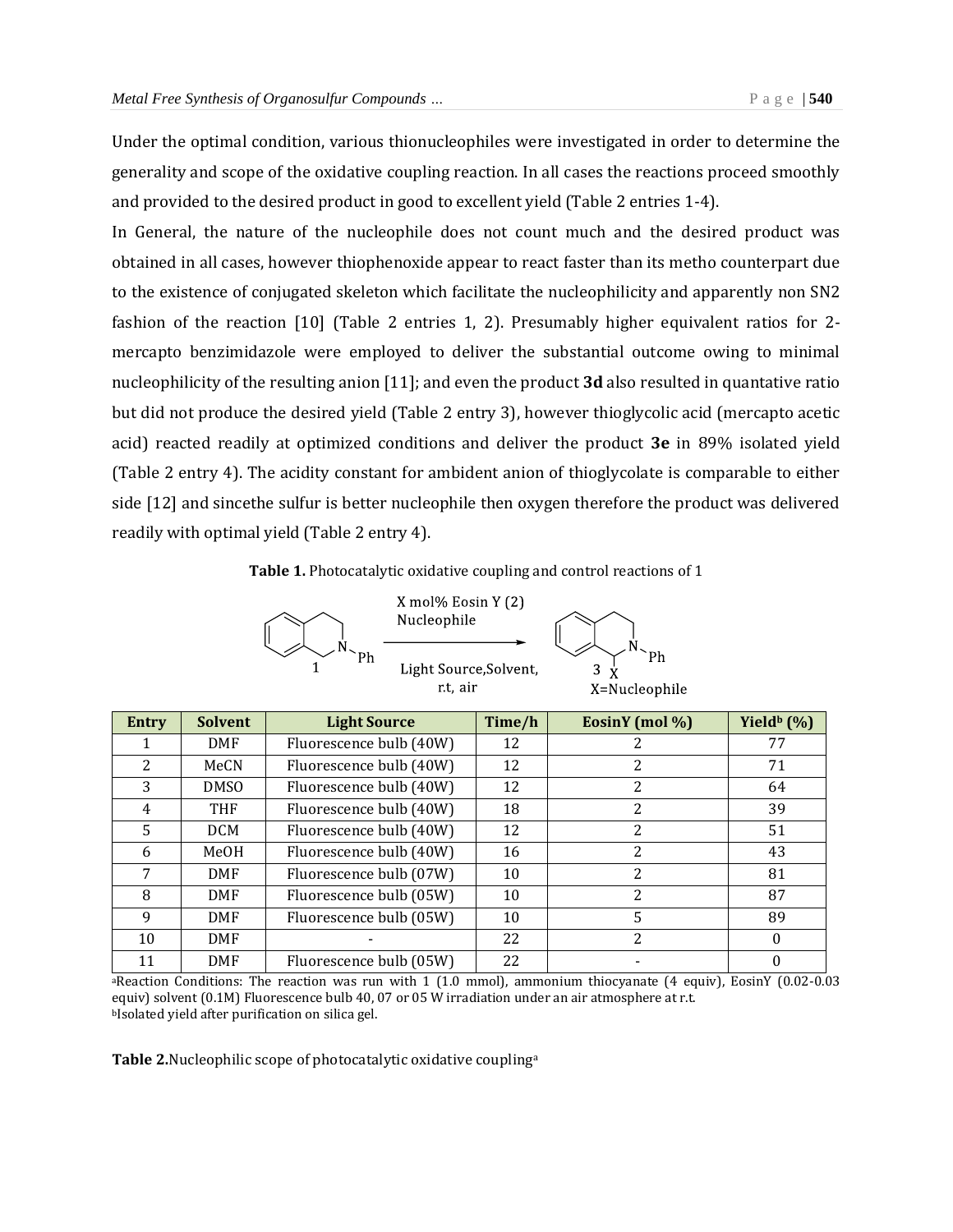

| <b>Entry</b>     | Nucleophile                | <b>Product</b> | <b>Time</b> | Yield <sup>b</sup> (%) |
|------------------|----------------------------|----------------|-------------|------------------------|
| 1                | H<br>$H-C-S$<br>H          | 3 <sub>b</sub> | 10          | 89                     |
| $\mathbf{2}$     | $C^{-}$                    | 3c             | 09          | 92                     |
| 3 <sup>c</sup>   | <b>n-</b><br>$\frac{1}{H}$ | 3d             | 14          | 79                     |
| $\boldsymbol{4}$ | H<br>$HO - C - C - S$<br>Ĥ | 3e             | 10          | 89                     |

aReaction Conditions: The reaction was run with 1 (1.0 mmol), thionucleophile (4 equiv), EosinY (0.02 equiv) solvent (0.1M) Fluorescence bulb 5 W irradiation under an air atmosphere at r.t <sup>b</sup>Isolated yield after purification on silica gel

<sup>c</sup> 6 equiv. of the nucleophile

#### **Conclusions**

In conclusion, a general and efficient visible light mediated process for the formation of thioethers has been designed by employing the eosin Y. The reaction proceeded efficiently at milder conditions and provided the pertinent products nearly in quantitative yield. Due to the low toxicity, low cost and simple experimental conditions, the eosin Y is going to be indispensable in organic synthesis. Further studies are ongoing for the extension of eosin Y for the development of novel C-H activation reactions for the effective development of C-S bond under sustainable conditions.

#### **References**

- [1] Eccles K.S., Elcoate C.J., Lawrence S.E., Maguire A.R. *ARKIVOC*., 2010, **09:**216
- [2] Chad C.E., James P.S. *Molecules,* 2011, **16:**590
- [3] Malik P., Chakraborty D. *Appl. Organometal. Chem.,* 2012, **26:**557
- [4] Wang X., Cuny G.D., Noël T. *Angew. Chem. Int. Ed*., 2013, **52:**7860
- [5] Alagiri K., Devadig P., Prabhu K.R. *Chem. Eur. J.,* 2012, **18:**5160
- [6] Yanagisawa S., Itami K. *ChemCatChem.,* 2011, **3:**827